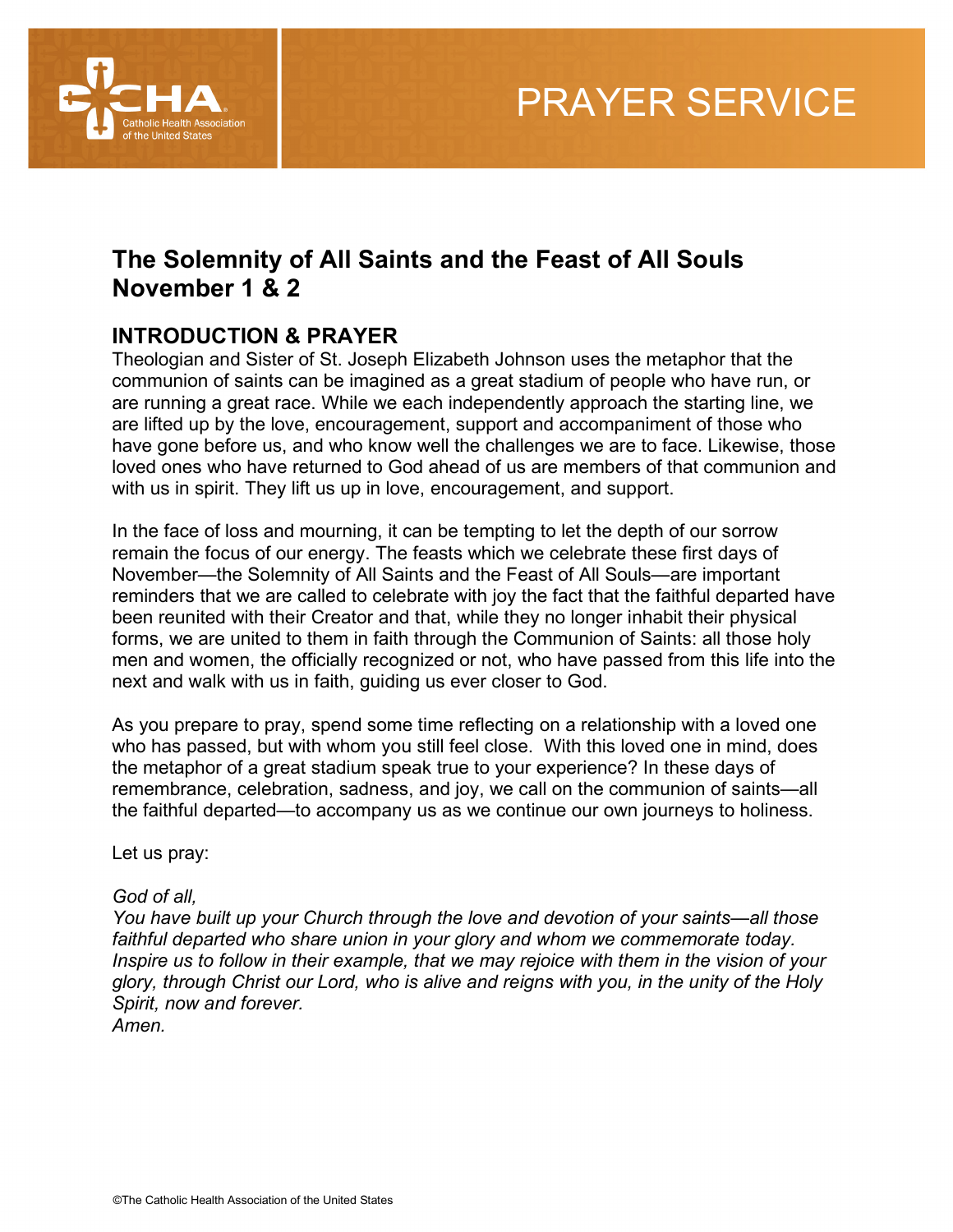

### **SCRIPTURE**

*Reading I: Wisdom 3:1-3;9*

The souls of the just are in the hand of God, and no torment shall touch them. They seemed, in the view of the foolish, to be dead; and their passing away was thought an affliction and their going forth from us, utter destruction. But they are in peace. Those who trust in the Lord shall understand truth, and the faithful shall abide with him in love:

because grace and mercy are with his holy ones, and his care is with his elect.

*Reading II: 1 Jn 3:1-3*

Beloved: See what love the Father has bestowed on us that we may be called the children of God. Yet so we are. The reason the world does not know us is that it did not know him. Beloved, we are God's children now; what we shall be has not yet been revealed. We do know that when it is revealed we shall be like him, for we shall see him as he is. Everyone who has this hope based on him makes himself pure, as he is pure.

### **REFLECTION**

Being created in God's image and likeness, our faith reminds us that our physical form is not our ultimate purpose. Rather, the earthly life is part of a journey much larger than we can fathom, and one that leads us ultimately back to perfect union and perfect joy with God. Because we believe that it is only a loved one's physical form which expires in death, we can hold close that our connection to them has not ended, simply changed. Consider again a loved one who has passed but with whom you still feel a connection.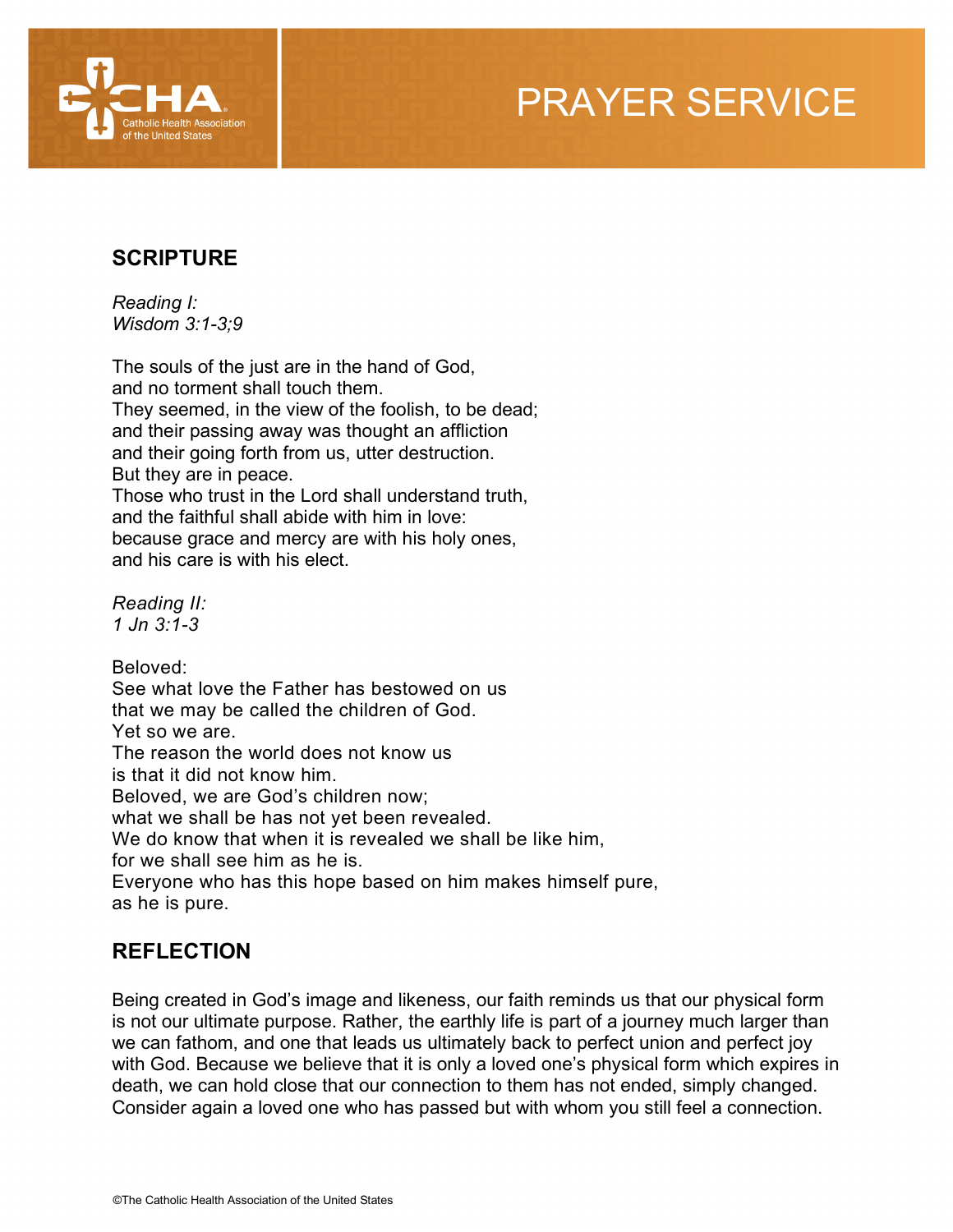

While you no longer speak or visit with them in person, do you experience your relationship with them differently? Perhaps you experience them in the form of a beautiful sunset or a song on the radio that makes you think fondly of them.

The Days of the Dead, *Dias de los Muertos,* offer a helpful approach for understanding the change in relationship that occurs with a loved one who has passed. While celebrated specifically in Mexico, it is celebrated in distinct but similar ways in other parts of Central and South America, the Philippines, and parts of Europe. The traditions that surround these occasions bring to life in a quite joyful and celebratory way that which the hope of our faith also reminds: one day we join again with our loved ones in the presence of God. Then, in the meantime, we celebrate with joy our memory of them, and invite their memory and spirit into all we do. Indeed, they are days dedicated to honoring and remembering the richness of our relationships with those who have passed, and finding new ways to continue to connect with them. Families share special meals, tell stories, and build altars or *ofrendas* to honor the memory of the dead. Truly, it is a celebration of the love that remains, and binds us all together.

Importantly, we do not ignore feelings of sadness that our loved ones are no longer with us in their physical form. Of course, we miss being able to call them and visit with them in person. However, the spirit of celebration of life, continued relationship, and participation in the communion of saints that Dia de los Muertos offers the opportunity to soften and change our grief. It helps us put it in its place as an expression of love and continued relationship. Like so many other aspects of our faith, it is an opportunity to embrace both/and.

How can you incorporate a spirit of joyful remembrance into this season? What tangible practice can you commit to in this season that will serve as a reminder of the love that remains and binds us together?

### **[OPTIONAL MUSICAL INTERLUDE—Included find a few musical choices which might be appropriate for your community]**

We Belong to You, Trevor Thomson We are Many Parts, Marty Haugen

#### **INTERCESSIONS**

#### **Leader:**

When we pray for those who have died, when we celebrate their life and their death, we strengthen our communion with them in anticipation of the perfect unity we will receive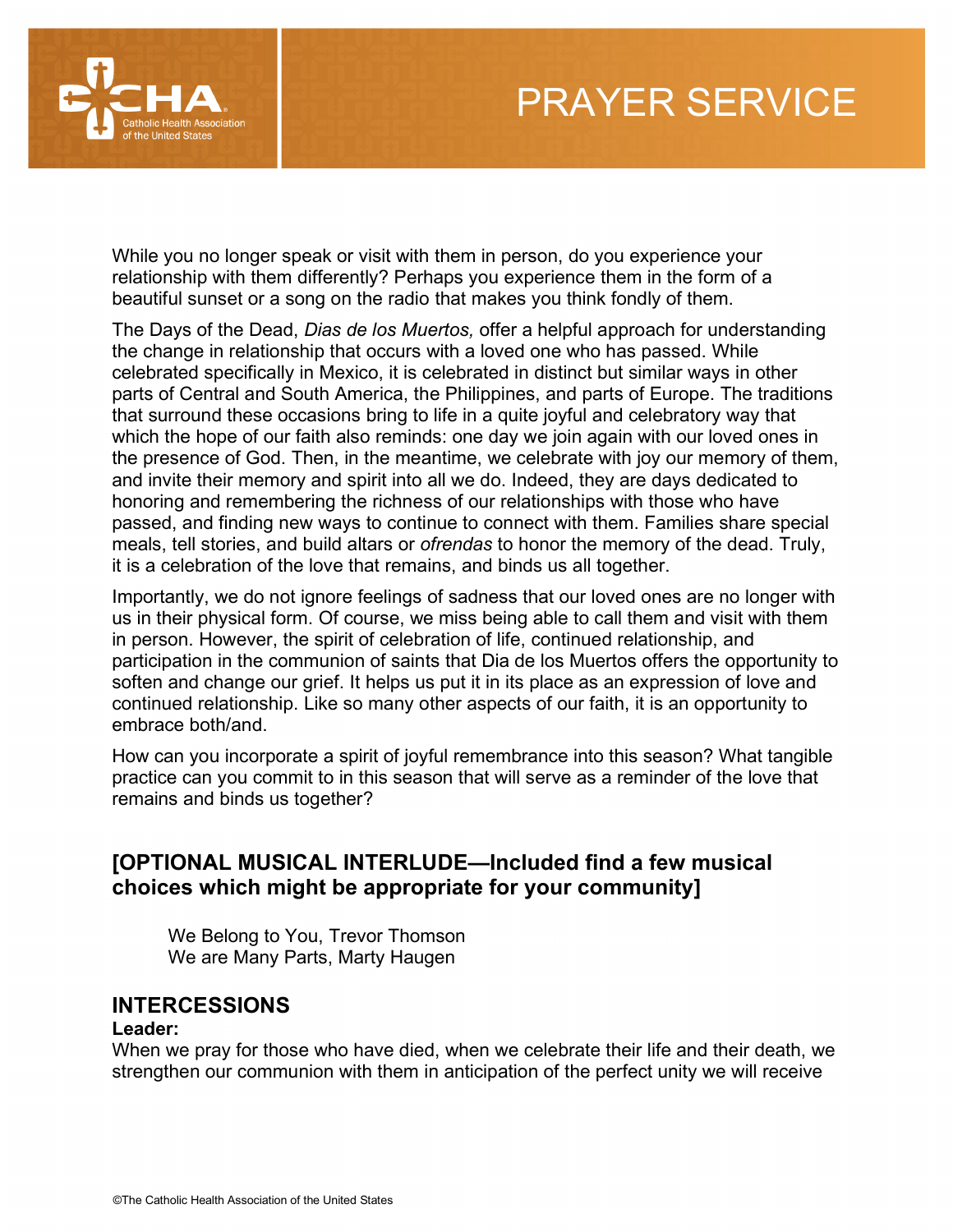

upon our own entry into heaven. Therefore, we bring our prayers to God in a special way today as we remember those who have gone before us to eternal life.

We pray for victims of violence, natural disaster, and covid-19, may they be brought to rest in God's loving arms and the comfort of God's peace. Lord, in your mercy, **Hear our prayer** 

We pray for those who died suddenly or unexpectedly May they be comforted with the eternal happiness of God's tender gaze. Lord, in your mercy, **Hear our prayer.**

We pray for those children who have died. May God relish and delight in them, and may God comfort those who feel the loss. Lord, in your mercy, **Hear our prayer.**

We pray for the those who mourn. May God grant them courage to continue to work through their grief, and may they feel deeply the love and support of their communities. Lord, in your mercy, **Hear our prayer.**

We pray in gratitude for front-line caregivers and others in Catholic health care who passed away in service this past year. May we remember and emulate their commitment to those who are ill and may those who mourn their loss be comforted. Lord, in your mercy, **Hear our prayer.**

We pray for all those who care for the sick and dying. May they see the face of God in each person they care for, and may they be granted the grace to accompany them with courage. Lord, in your mercy, **Hear our prayer.**

### **LITANY OF THE SAINTS**

Together with all the saints, we pray for those who have gone before us in the service of Catholic health care, especially those whose names are kept in this year's memorial book.

[As you are able, sing, recite, or play your favorite rendition of the Litany of the Saints, including and perhaps naming those in your community who have passed in the last year]